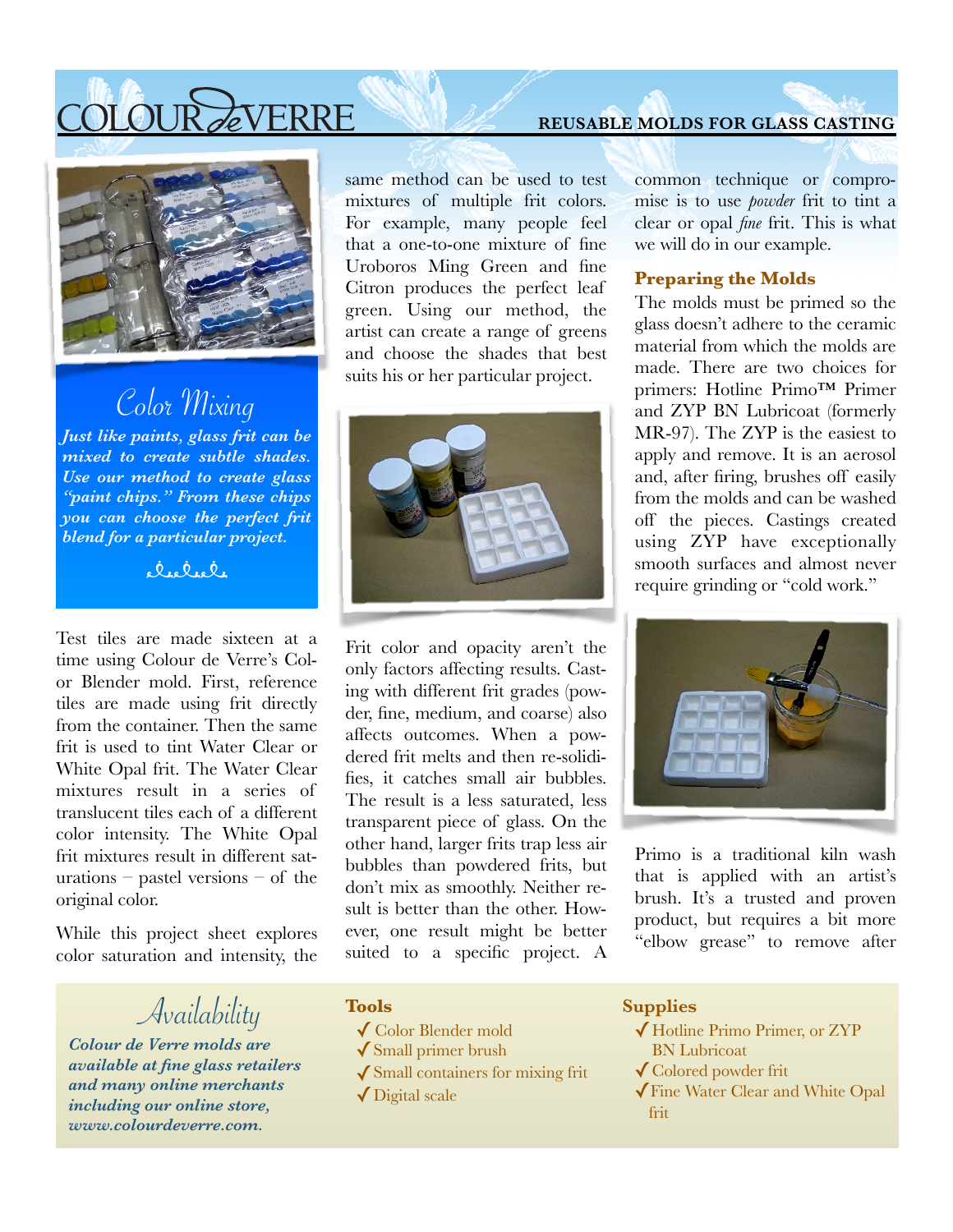# COLOUR AVERRE

firing. Primo's big advantages are it's low cost and availability.

Brief instructions for each option follow:

To apply ZYP, hold the well-shaken can 10 to 12 inches from the mold. Hold both the mold and the spray can upright. Apply the first, light coat using a two to three-second burst of spray in a sweeping pattern across all the mold's cavities. Do not saturate the surface. If it is the first time ZYP has been applied to this mold, it is necessary to apply a second coat of the product. Before applying the second coat, let the mold dry for five minutes. Apply the second coat using another two to three-second burst of spray. In either case, let the mold dry for ten to fifteen minutes before filling. Again, the double coat of ZYP need be only applied the first time. Thereafter, only one coat is necessary. For more information about ZYP, visit Colour de Verre website's Learn section. Then, download and read *Advanced Priming with Boron Nitride Aerosol*.

If you choose to use Primo Primer, give your mold three to four thin, even coats of Hotline Primo Primer kiln wash. Use a soft artist brush to apply the Primo Primer and a hair dryer to completely dry each coat before applying the next. Again, more detailed instructions can be found in the Learn section of Colour de Verre's website. See *Tricks of the Trade.* When using Primo Primer, best results are obtained when using fine frit. Larger frit can produce excessive casting spurs that require cold work.

### **Preparing the Molds**

Let's refer to the mold's rows – top to bottom – as rows 1, 2, 3 and 4. Let's refer to the mold's columns – left to right – as columns A, B, C, and D. That way, we can easily talk about rows, columns, and specific tiles.



Choose three colors of powder frit. Use a small spoon to fill tile A, in row 1 with first frit color. Next, fill tile B, row 1 with the second color. Tile C, row 1; the third color. These will be our reference tiles – how the frit looks coming straight out of the bottle.



Row 2 will be filled with mixtures made with the first colored frit. Row 3; with the third. And row 4; the fourth.



Each of the Color Blender's depressions hold about five grams. To make the math and the measuring easy, we will mix 10 grams for each test tile. The extra can be placed in a small, plastic bag and labeled for future use.

In row 2 and 3, we will make  $50\%$ ,  $20\%, 10\%$  and  $5\%$  mixtures of colored powdered frit and Water Clear fine frit.

Measure out the frits according to the following table and mix each frit combination well by shaking in a small, capped container. Fill the appropriate tile cavity with the mixture and bag and label the remainder for future projects.

| Tile | Mix    | <b>Colored Frit</b> | <b>Water Clear</b> |
|------|--------|---------------------|--------------------|
| A    | 50%    | 5 grams             | 5 grams            |
| B    | 20%    | 2 grams             | 8 grams            |
| C    | $10\%$ | l gram              | 9 grams            |
| D    | $5\%$  | $0.5$ gram          | 9.5 grams          |

Row 4 will be an experiment with color saturation. Mix the third colored powder frit with fine

### **REUSABLE MOLDS FOR GLASS CASTING**